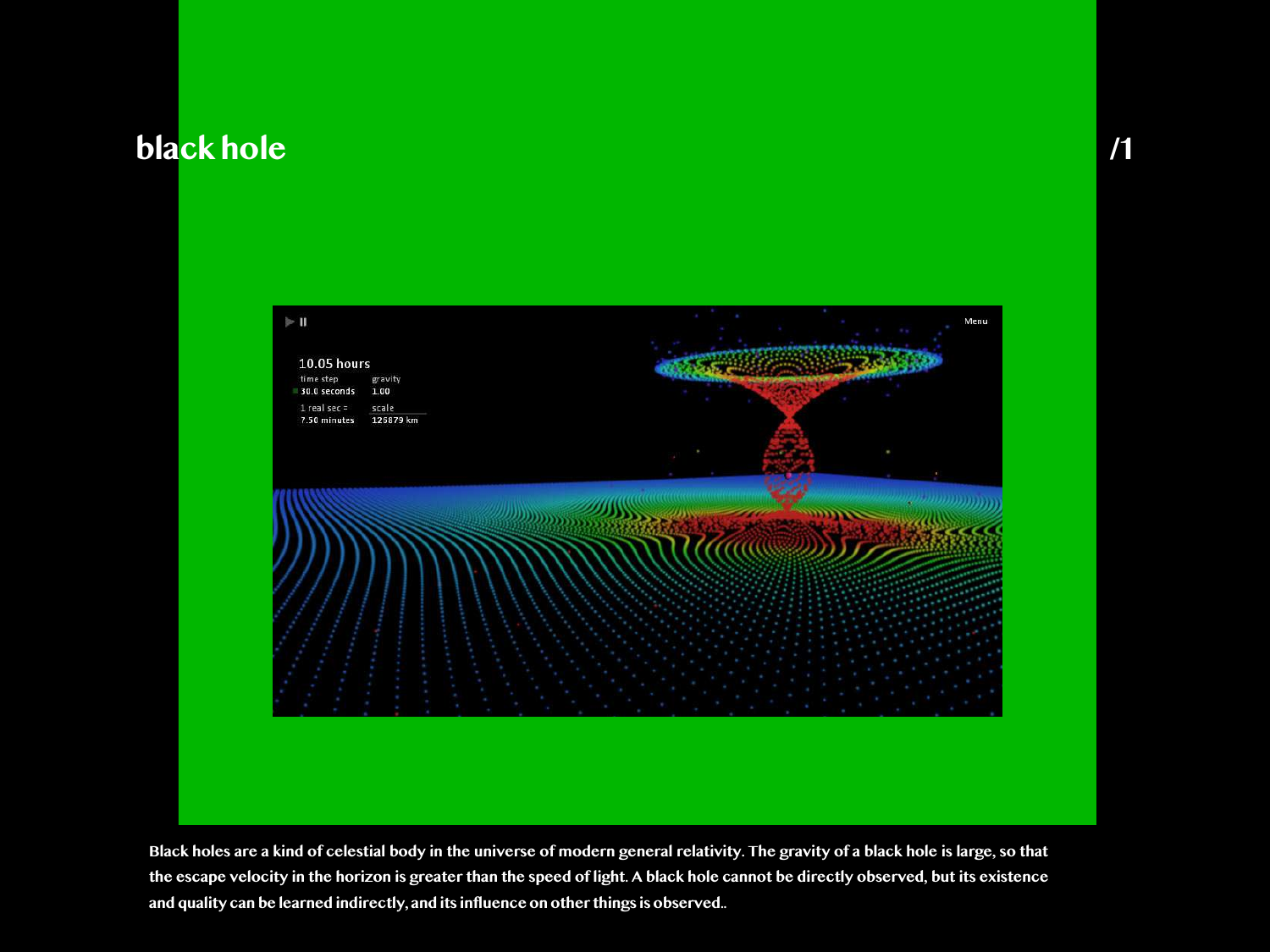## **black hole** *<i>black* **hole <b>***/1*





**The odd point is a form of the universe before the Big Bang. infinite material density, infinitely curved spacetime and infinite entropy values approaching zero.**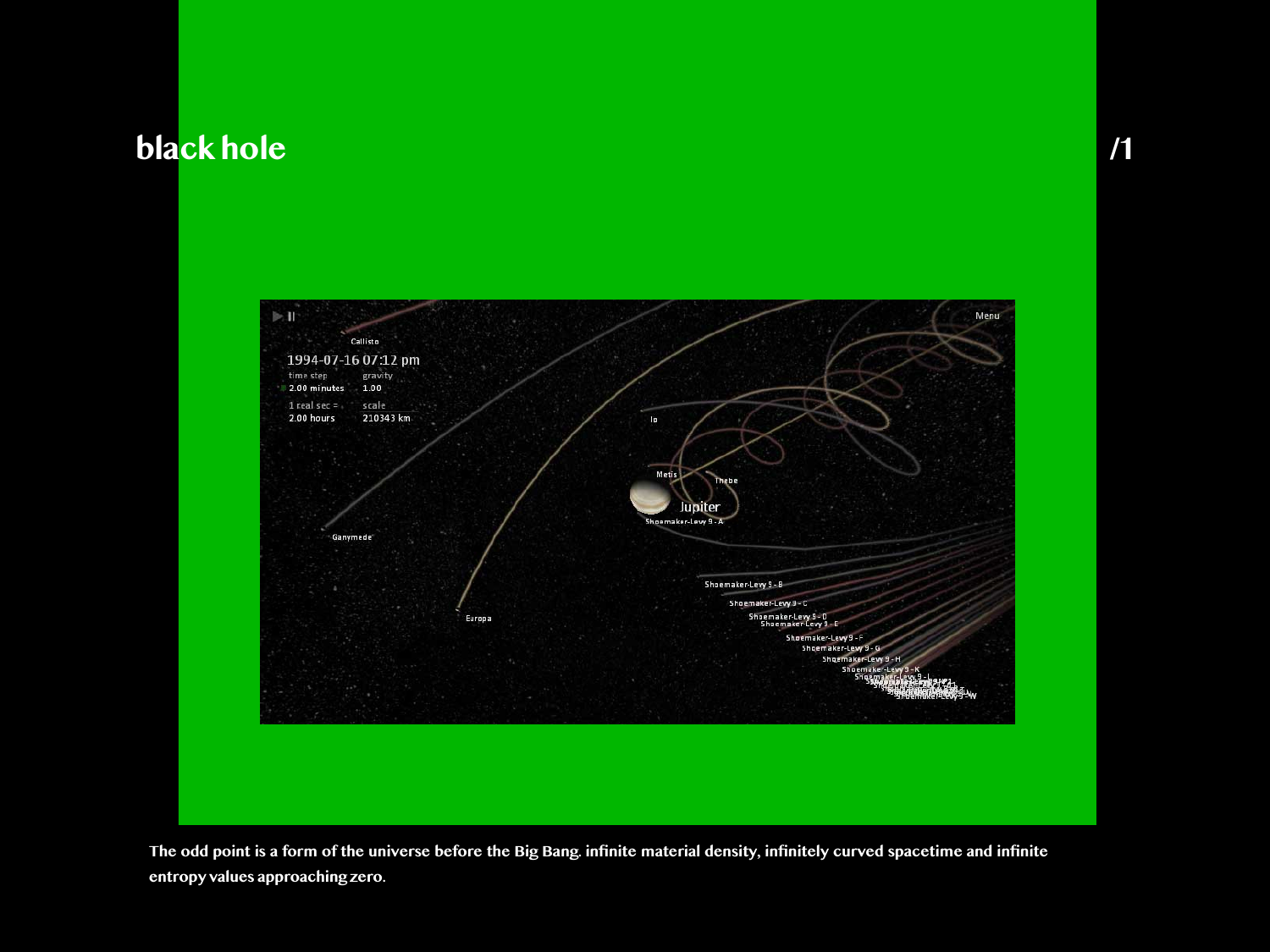# **Installation art** */2 /2*



**Moisture temperature odor (slightly hot and humid、River smell) 带有潮湿,温热,河流气味的小孔** 

**Wooden iron pvc**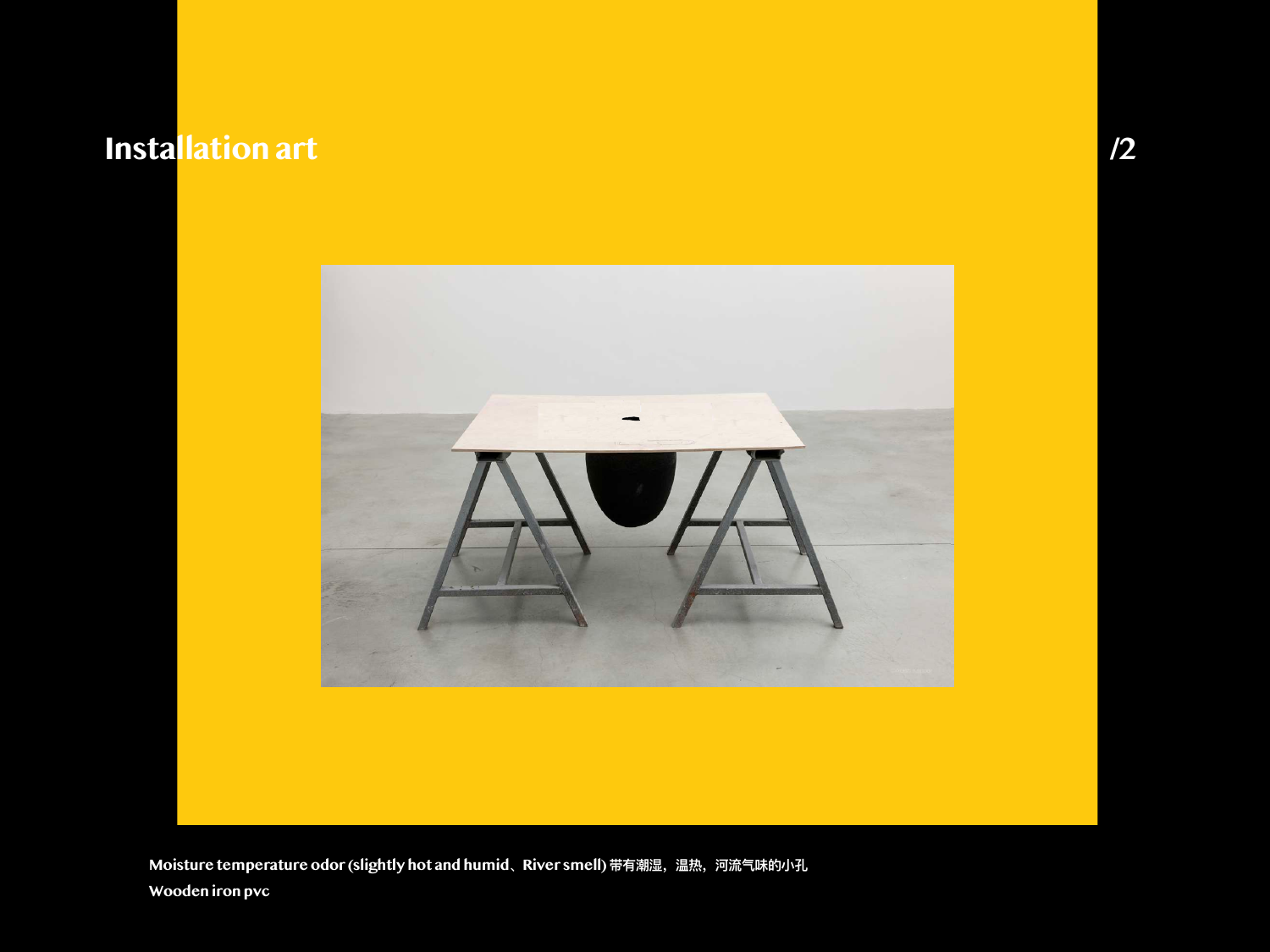# **Big belly button**



a flesh-colored hole, like the slow gaze of the origin of life, No picture frame, even transition with white wall在巨大的肉色孔洞前, 像凝视生命的起源, 没有画框, 肉色与白墙均匀过渡。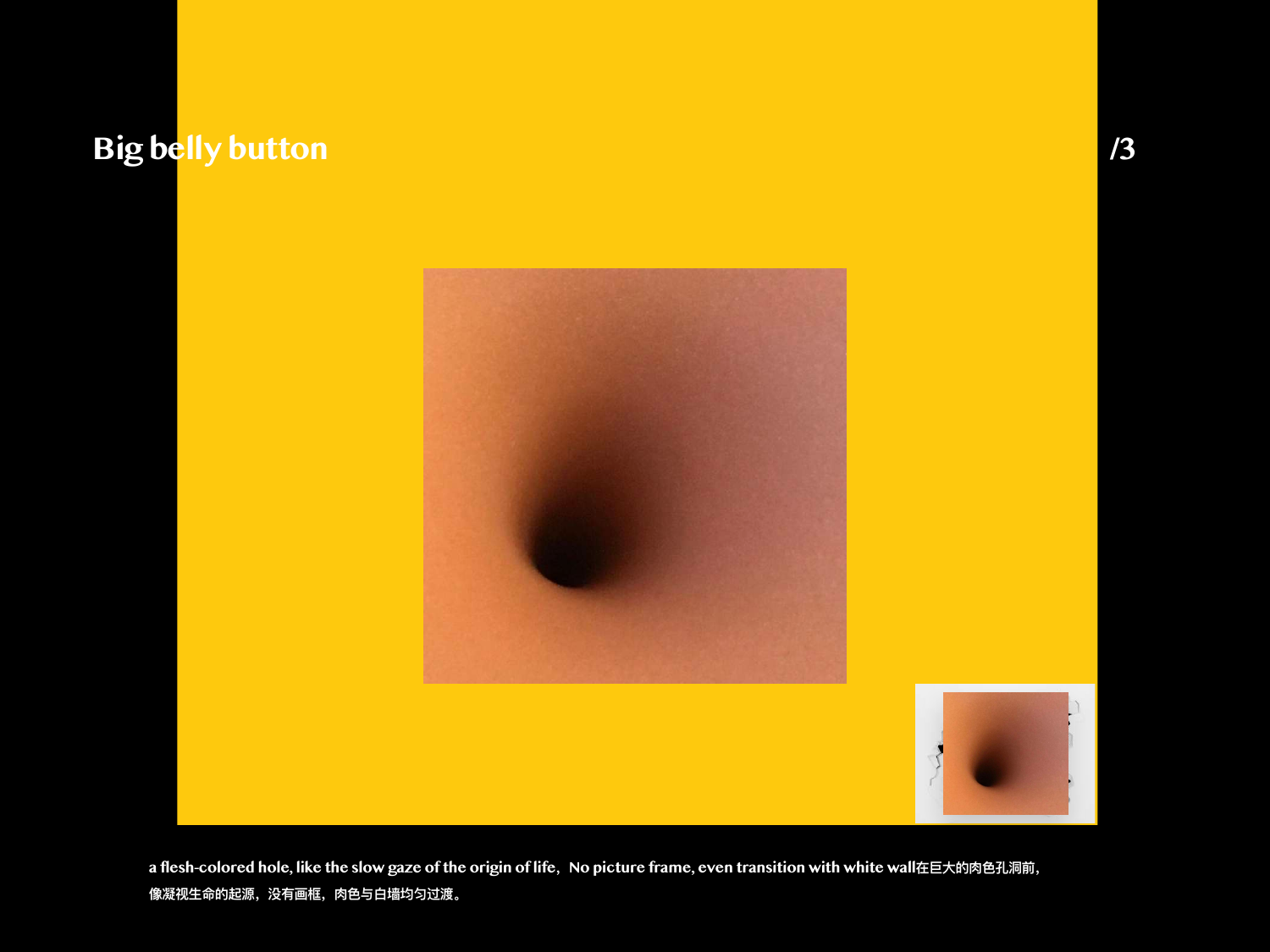#### cement



The depression of the concrete floor shakes the impression of a solid flat land, representing the hidden and potentially dangerous, Fear of the hole in distant memory水泥地面的凹陷, 动摇对坚实平坦土地的印象, 代表隐秘又随时可能出现的变化, 遥远记忆中对 洞的恐惧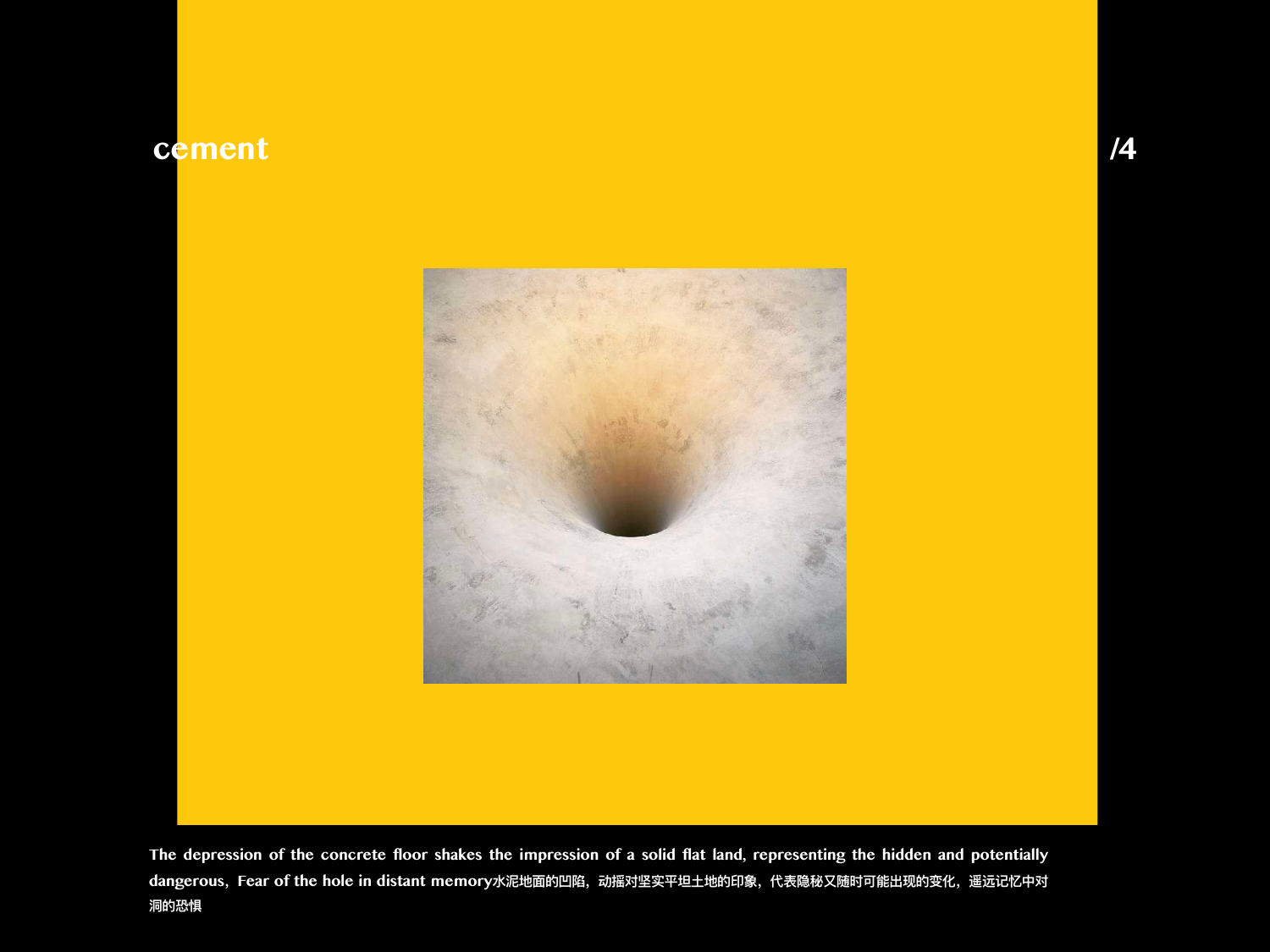# **Large sculpture** */1 /1*



**Huge spiral sag, in the fields, deserts, river banks... The spire-shaped above-ground part, built of excavated soil, replaces part of the ground and underground, mountains and sea, and expresses the same borderless concept.**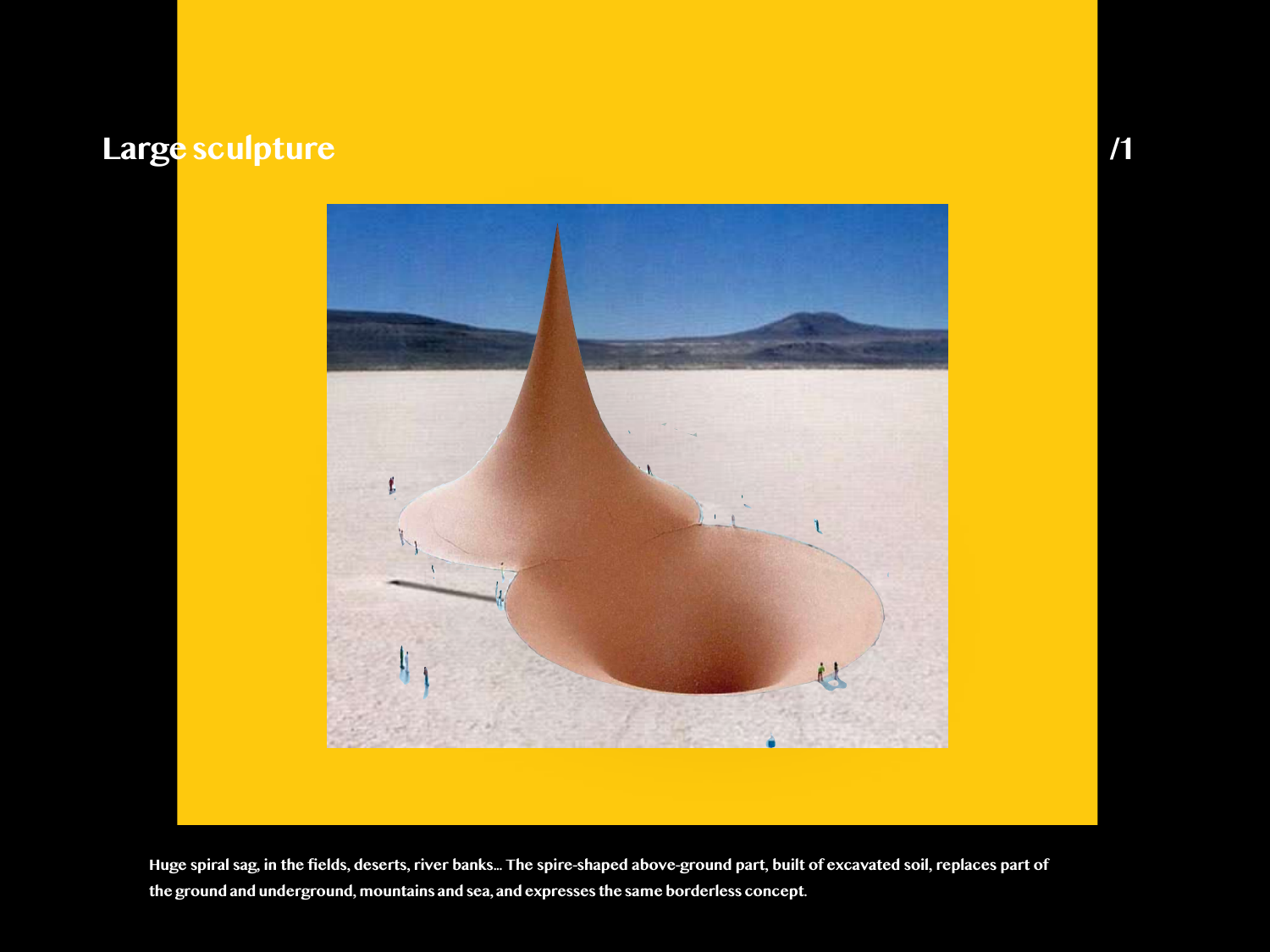### **Black hole model/1**



The only difference between a black hole and us is that the center is made up of ultra-dense matter. If we narrow our sun to 6 kilometers wide, then the sun becomes a black hole. The same theory can be applied to the earth and our bodies.黑洞和我们唯一的 区别在于 中央由超致密的物质组成,如果将我们的太阳缩小到6千米宽,那么,太阳就成为了黑洞,同样的理论,也可以应用到地球和我们的身体。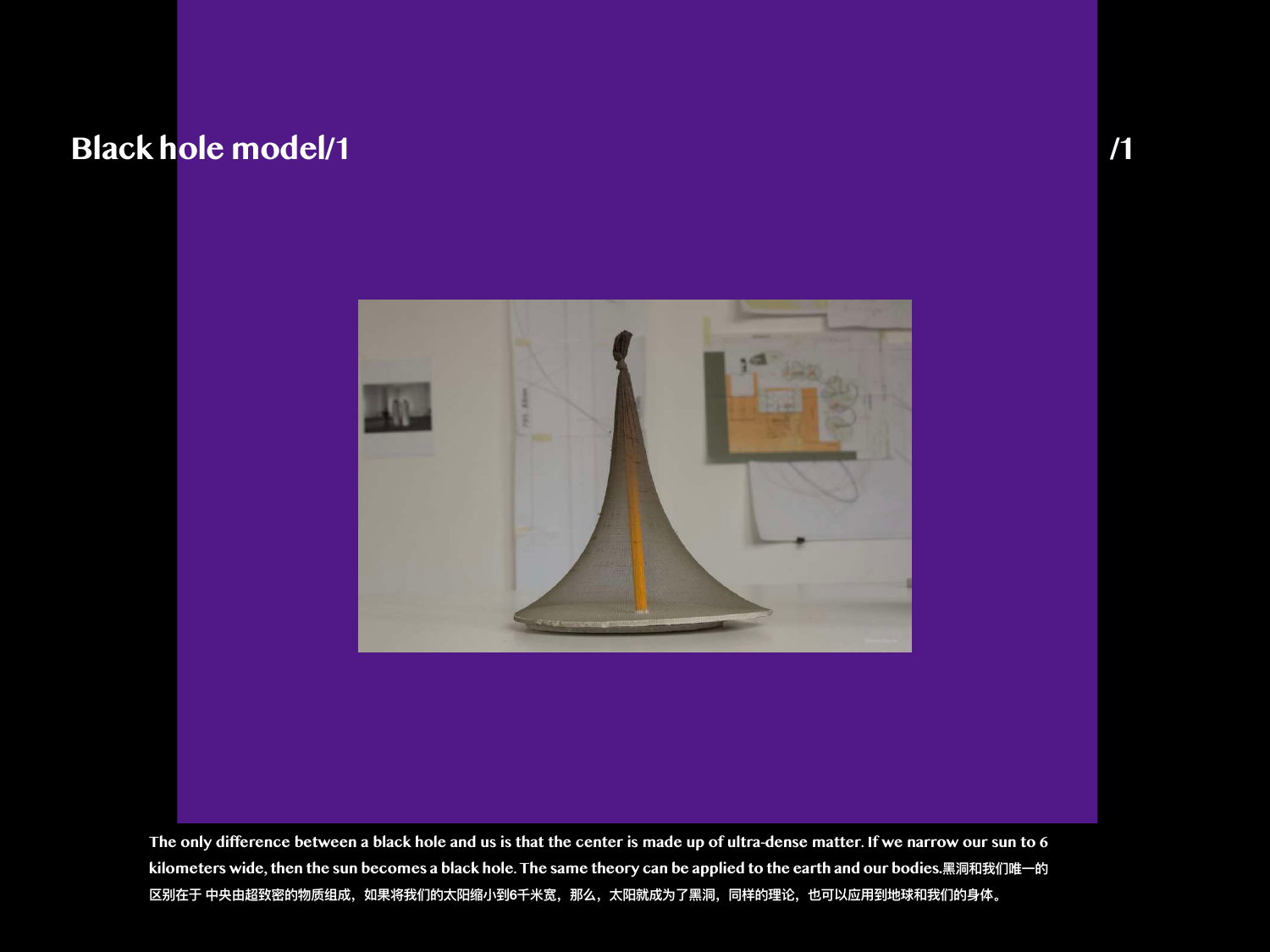### **Black hole** */1*



 $001$ .<br> 理论上说万物都能成黑洞:黑洞和我们的太阳之间的唯一区别是,黑洞中央由超致密的物质组成,这些物 质赋予黑洞强大的引力场。正是这一引力场吞噬一切事物,包括光在内,这也是为什么我们无法看见黑洞 的原因。从理论上来说,你能将万事万物变成一个黑洞。例如,如果你将我们的太阳缩小到大约 6 千米宽, 那么,你其实已经将太阳系内所有质量压缩到一个非常小的空间内,这就使太阳变得非常致密,因此,也 制造出一个黑洞。你能将同样的理论应用到我们身处的地球甚至你的身体。但其实,人们公认的一种制造 黑洞的方式是:一个质量为太阳质量 20 倍到 30 倍的超大质量恒星的引力塌缩形成黑洞。当一颗恒星衰 老时,它的热核反应已经耗尽了中心的燃料,由中心产生的能量再也无力对抗外壳巨大的重量。所以,在 外壳的重压之下,核心开始坍缩,直到最后形成体积小、密度大的星体。质量小一些的恒星主要演化成白 矮星:质量比较大的恒星则有可能形成中子星;而质量更大的则塌缩形成一个致密的黑洞、/黑洞可能并 非无底洞,有些能量或许会从其"魔掌"中逃脱出来。1974 年,英国著名物理学家斯蒂芬·霍金提出了所谓 的"霍金辐射"理论,即黑洞因为辐射而逐渐萎缩变小直至消失。"霍金辐射"理论认为,黑洞应该有能力产 生热量并释放亚原子粒子,直到它们能量完全耗尽,这一过程就是所谓的"霍金辐射"。在 1974 年的声明中, 霍金解释了黑洞周围强大引力场如何影响粒子与反粒子之间配对的形成。就像量子理论中真空中时时发生 的情形那样,如果粒子恰好形成于黑洞表面外侧,那么粒子对中正粒子就有可能逃离。在观测中,它们可 能是以热辐射的形式从黑洞发射出来。同时,反粒子则跌入黑洞之中。通过这种方式,黑洞逐渐损失质量。 但由于逃离黑洞的辐射过于捉摸不定,因此"霍金辐射"很难得以证实。据国外媒体今年 4 月底报道,来自 美国和以色列的两个独立研究团队发现了足以支持"霍金辐射"理论的明确证据,认为黑洞蒸发末期,黑洞 内部的能量和信息逐渐泄漏消失。去年,以色列理工学院物理学家杰夫·斯坦豪尔在实验室中再造了黑洞 环境,用于研究粒子在黑洞边界的行为。这个边界其实就相当于黑洞表面。在实验中,斯坦豪尔发现,形 成声波的能量确实会从黑洞中泄露出来。这与霍金的预言相一致。而今年 4 月份,美国密歇根州大学物理 学和天文学教授支里斯·阿达米和加拿大渥大华大学的凯米尔·布拉德勒提出了一个新理论,他们认为,里 洞中的信息和任何事物并非完全湮灭,在黑洞蒸发末期会缓慢地泄漏出来。他们将霍金辐射理论同数学工 具结合,采用高性能计算机建立了一个模拟模型,显示了信息进入和离开黑洞的时间 / 如果把宇宙时空比 作一块拥有纵横交错的时空线木板,当你在其上放物体时,物体周围的区域因为引力作用会下沉一点点。 你在板上放置的物体质量越大,木板下沉得越严重。这种下沉效应会让时空线不再是平的,而是弯曲的。 004. 005.

003.

**Everyone can become a black hole / Black hole is the only place where the secret can disappear completely** 每个人都可以变成黑洞 / 黑洞是唯一能让秘密彻底消失的地方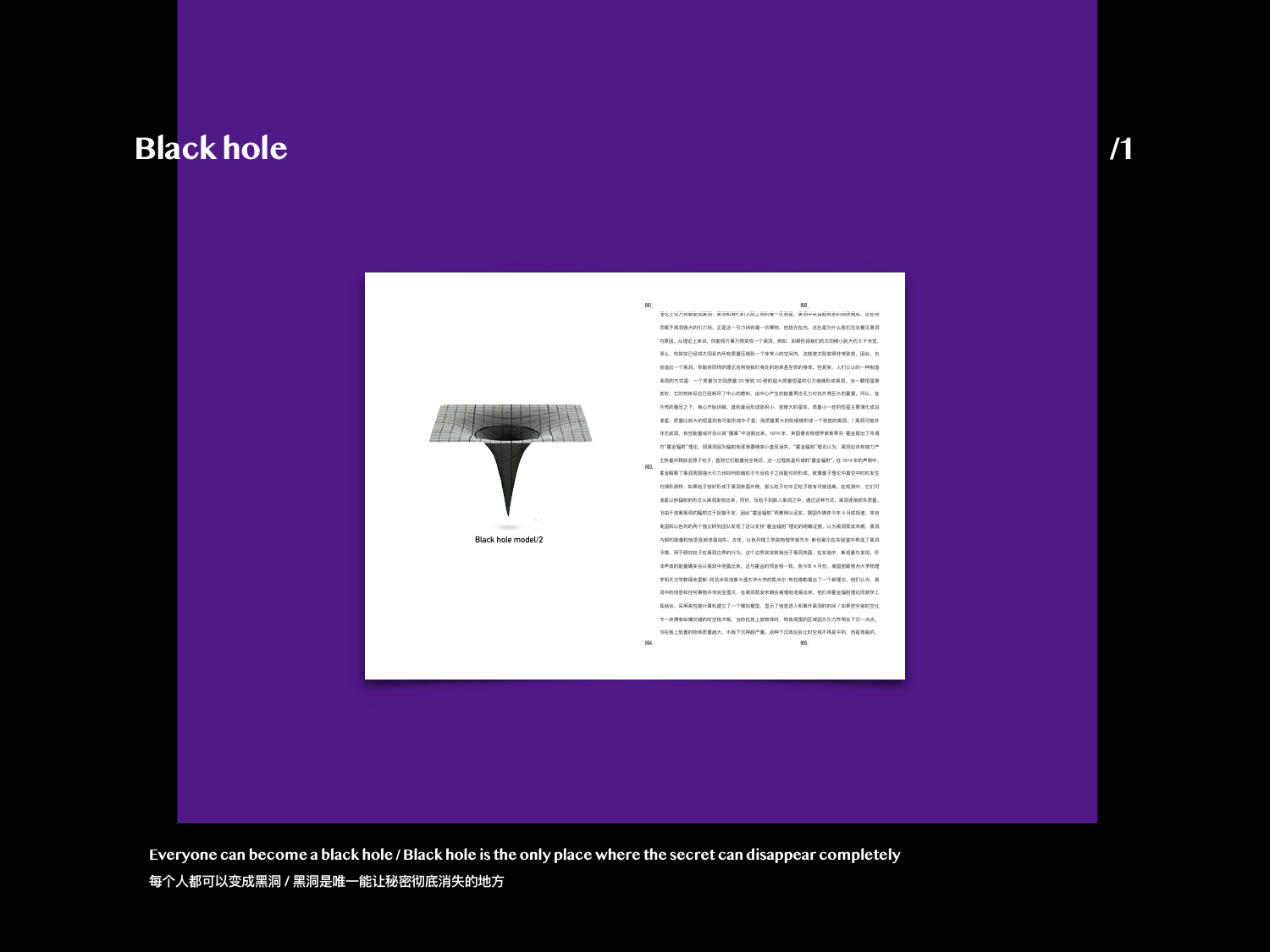#### **Black hole** */1*



因此,你在太空中制造的下沉"井"越深,空间弯曲和扭曲的程度就越高。最深的"井"由黑洞制造而成,即 使光也无法爬出来。/ 宇宙从黑洞中诞生;天文学家在 2010 年 4 月宣布,我们的宇宙就像是俄罗斯套娃 的一部分,可能栖身于一个黑洞内,意即黑洞是宇宙的"妈妈",而这个黑洞本身又是一个更大宇宙的一部分。 黑洞可能孵化了新宇宙这一点或许听起来很疯狂,很不可思议——尤其是我们现在还并不确定有其他宇宙 的存在,但这一想法背后的理论——多重宇宙理论如今广受关注。今年 4 月下旬,来自《今日宇宙》网站 的弗莱舍·凯恩表示,我们的宇宙或许只是一个巨大的"多重宇宙"中的一个。他说:"每个宇宙都像是巨大 多重宇宙空间内的一个肥皂泡,从各自的大爆炸事件中诞生并不断膨胀。"这一理论认为,在每一个这样 的宇宙中,基本的物理学參数是不同的。我们所身处宇宙中的各项參数刚好适合生命的创生。在绝大部分 的其他宇宙中,生命都无法出现。但如果你将骰子投出无数次,其中必然会有至少一次出现一个各项参数<br>———————————————————— 恰好允许生命存在的宇宙。尽管这听上去似乎有些牵强附会,但实际上天文学家们已经有办法对宇宙进行<br>———————————————————— 测量并验证这一理论的正确性。美国北卡罗来纳州大学教堂山分校的理论物理学家劳拉·莫希尼 – 霍夫顿<br>———————————————————— 和卡耐基一梅隆大学的理查德·霍尔曼教授早在 2005 年就预测称,字宙微波背景辐射的不规则分布,由<br>· 003. 来自其他宇宙的引力拖拽导致。据英国《星期日泰晤士报》报道,2015 年,在对普朗克望远镜获取的数 据进行分析之后,霍夫顿认为她们的假设已得到证明。/ 黑洞并非只有吞噬 它是在时间和空间中形成的'洞'',<br>———————————————————— 不断吸积着周围的物质,增加自己的质量;还是光子的"牢笼",它贪得无厌,永不停息地吞噬着周围的一切,<br>———————————————————— 这是世人绘制的黑洞的经典图像。黑洞总是给人一种恐怖色彩的感觉,在很多新闻报道中,我们可以看到<br>· 的谬误。真实的情况是:伴星以恒星风的形式流出部分质量,恒星风中的物质接着落入其饥渴的邻居—— <sub>黑洞的口中。</sub>其实,如果你在黑洞的安全范围之外就会发现,黑洞并非那么可怕。把太阳替换成相等质量 的"黑洞",地球并不会被这个"黑洞"吞入其庞大的"身躯"内,它将继续围绕黑洞旋转,就像它围绕太阳旋 转一样。黑洞让时间变慢当人们到达事件视界时,时间会变慢,黑洞是大质量恒星坍塌后形成的,本身质 量非常大,对时空的扭曲程度也很大。当你到达黑洞的事件视界时,其时空曲率非常高,这意味着,它附 ,<br>近的时空被压缩了,就是说,光线在经过黑洞附近时,它所行走的路程会变得很长,但光速是不变的,所 以也就意味着经历的时间增加了(相对地变慢了)。霍金曾在微博上表示:"有人说,现实有的时候比小 说更离奇,用这句话来形容黑洞是再贴切不过了。真正的黑洞比任何科幻小说家想象的都更怪异 001. 002. 因此,你在太空中制造的下沉"并"越深,空间弯曲和扭曲的程度就越高,最深的"并"由黑洞制造而成,即<br>使光也无法爬出来,/宇宙从黑洞中诞生;天文学家在 2010 年 4 月宣布,我们的宇宙就像是俄罗斯套娃<br>的一部分,可能栖身于一个黑洞内,意即黑洞是宇宙的"妈妈",而这个黑洞本身又是一个更大宇宙的一部分。<br>黑洞可能孵化了新宇宙这一点或许听起来很疯狂,很不可思议──一尤其是我们现在还并不确定有其他宇宙 黑洞无情吞噬周围物质甚至佯星的残忍画面。看起来黑洞好像将其周围的物质全部吸收,但这是一个常见

004. 005.

**The only difference between a black hole and us is that the center is made up of ultra-dense matter. If we narrow our sun to 6 kilometers wide, then the sun becomes a black hole. The same theory can be applied to the earth and our bodies.黑洞和我们唯一的** 区别在于 中央由超致密的物质组成,如果将我们的太阳缩小到6千米宽,那么,太阳就成为了黑洞,同样的理论,也可以应用到地球和我们的身体。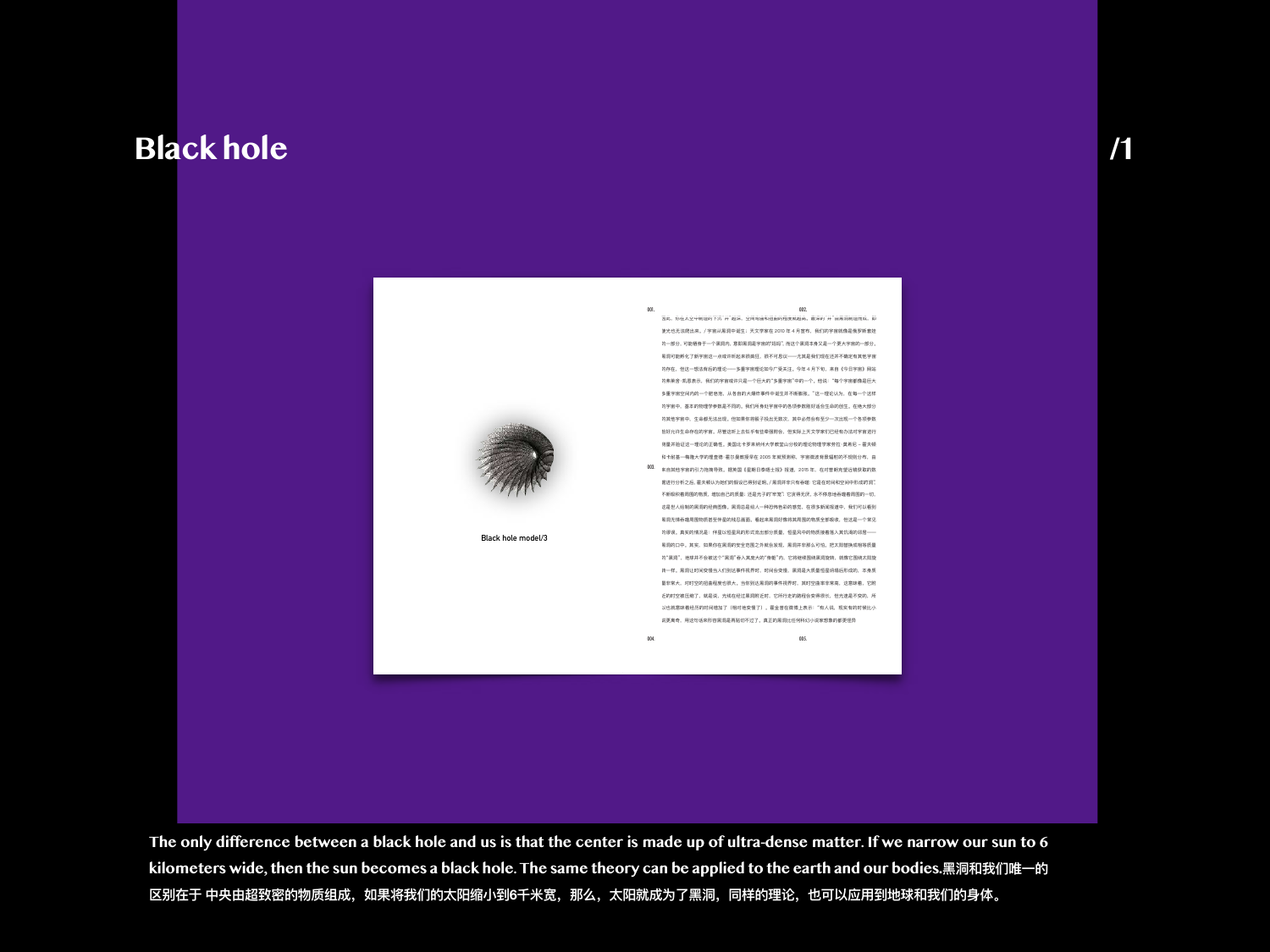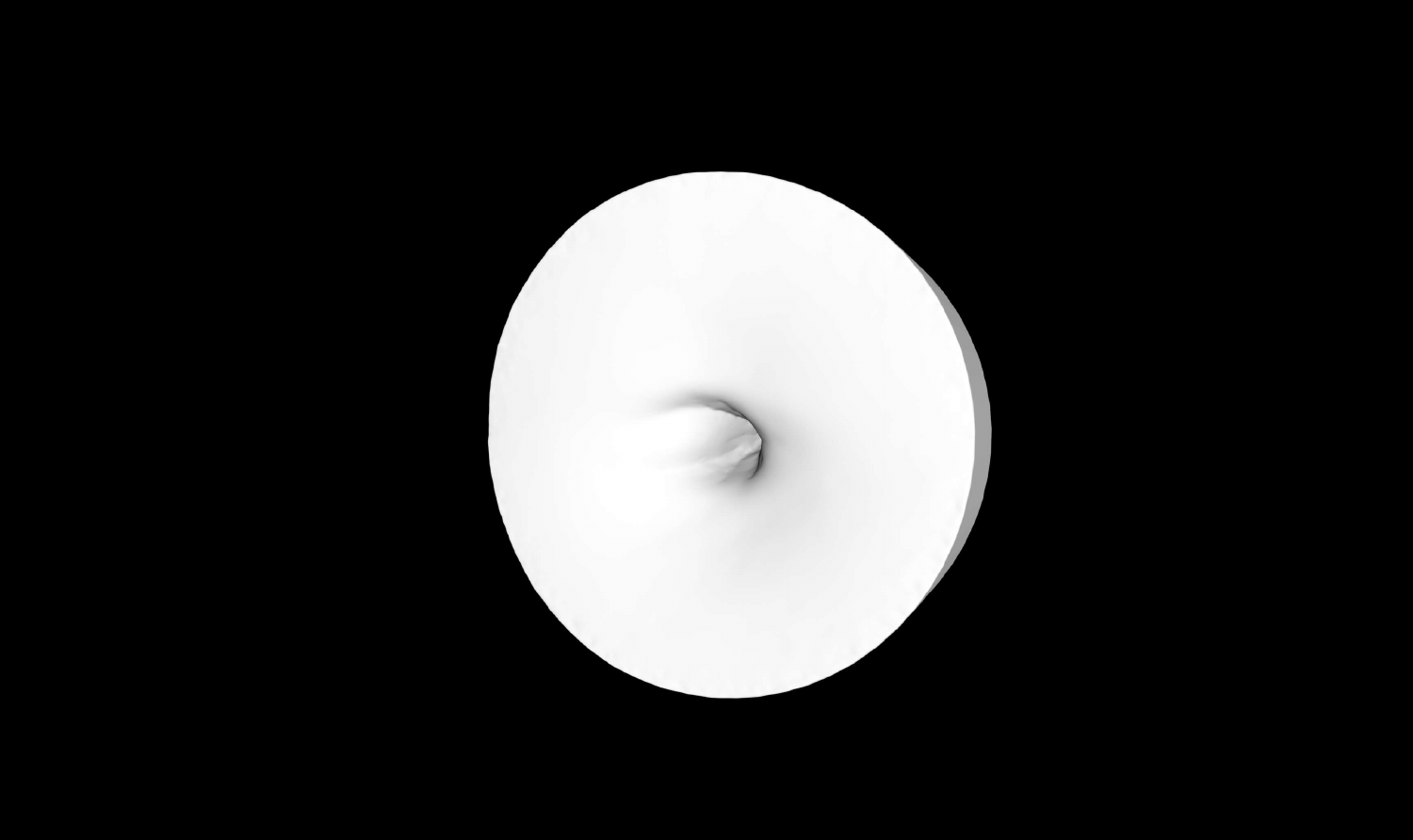TON 618 Observation data (Epoch)

Constellation Canes Venatici

Quasar





Hhyperluminous quasar $rac{5}{9}$ Hhyperluminous

the law of gravity reveals that the mass of the black hole in TON 618 is 66 billion solar masses ,the hydrogen beta line shows it is moving around at 7000 km/s.



Apparent 15.9 REDSHIFT 2.219 RIGHT ASCENSION 12h 28m. 24.9s RIGHT ASCENSION 12h 28m. 24.9s INATION+31 28s 38 RDECLINATION+31 28s 38 **RDECL**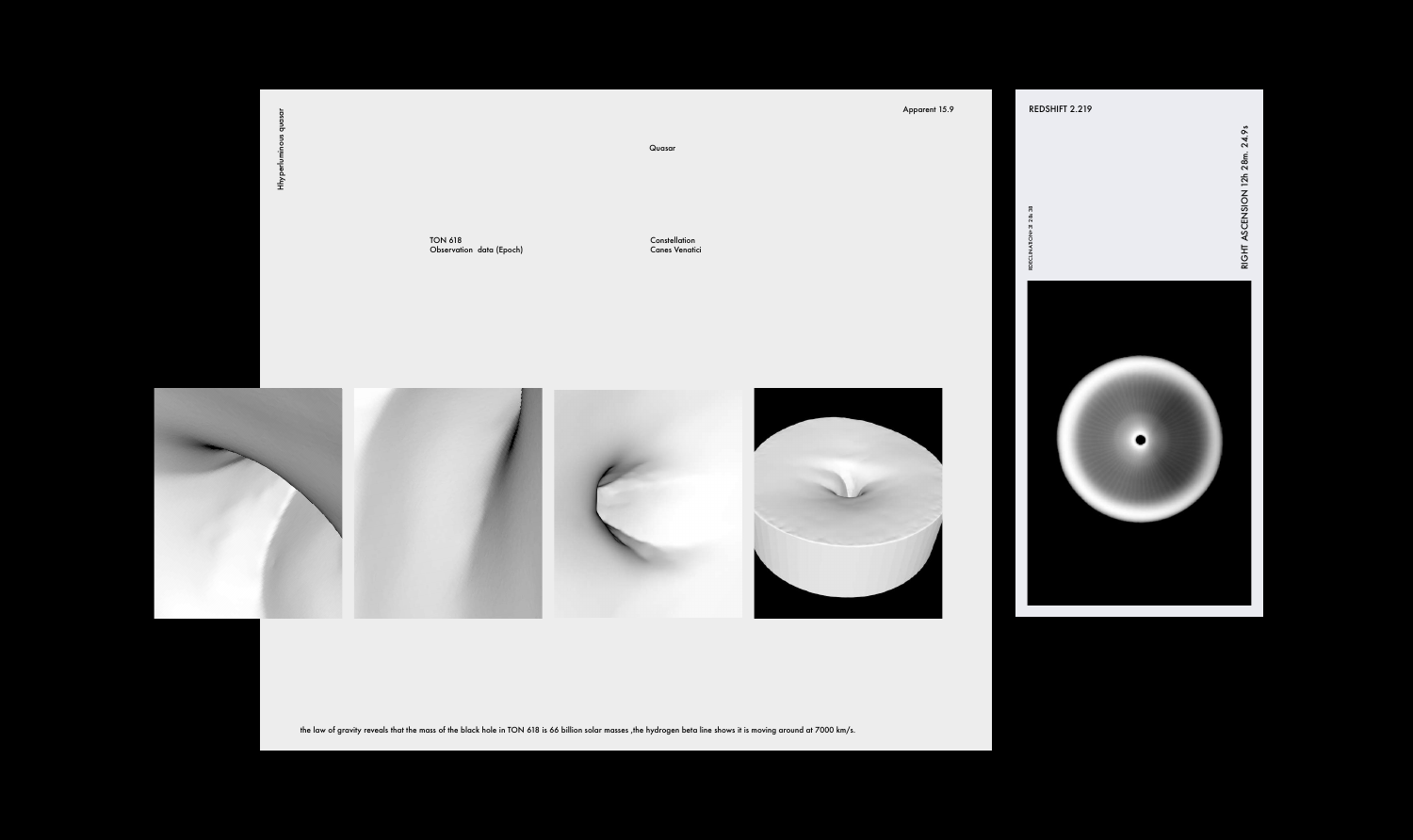#### **Program attempt**



**Use Zburah and other 3D software to perfect the scanning results, adjust the depth and weight balance of the depression, and set the circular diameter to 10cm.**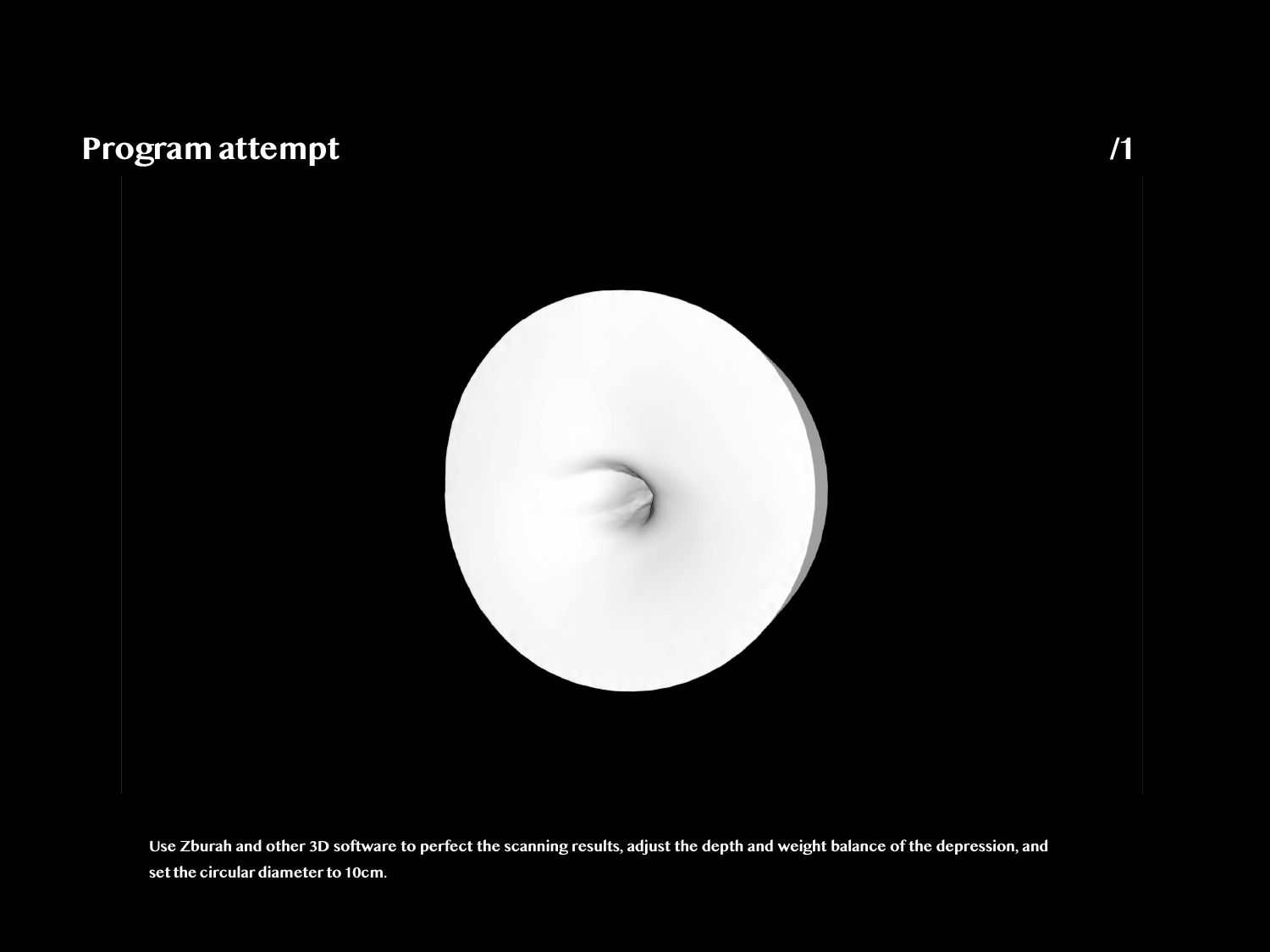#### **Program material /1**



**Use Zburah and other 3D software to perfect the scanning results, adjust the depth and weight balance of the depression, and set the circular diameter to 10cm.The picture shows the model details**